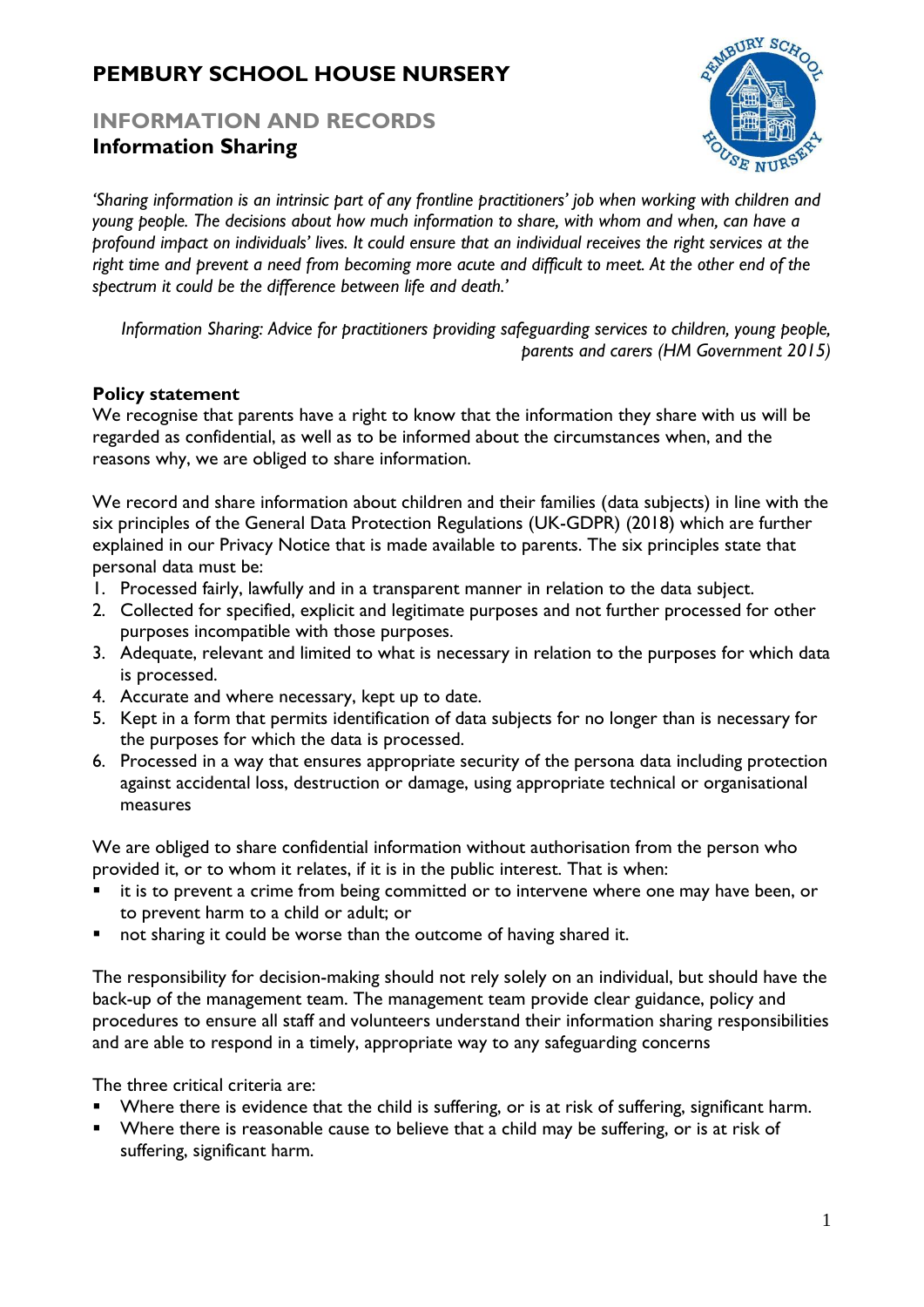■ To prevent significant harm arising to children and young people or adults, including the prevention, detection and prosecution of serious crime.

## **Procedures**

Our procedure is based on the UK-GDPR principles as listed above and the seven golden rules for sharing information in the Information sharing Advice for practitioners providing safeguarding services to children, young people, parents and carers*.* We also follow the guidance on information sharing from the Local Safeguarding Children Board.

- *1. Remember that the General Data Protection Regulations 2018 and human rights law are not barriers to justified information sharing as per the Children Act 1989, but provide a framework to ensure that personal information about living individuals is shared appropriately.*
	- Our policy and procedures on Information Sharing provide guidance to appropriate sharing of information both within the setting, as well as with external agencies.
- *2. Be open and honest with the individual (and/or their family where appropriate) from the outset about why, what, how and with whom information will, or could be shared, and seek their consent, unless it is unsafe or if I have a legal obligation to do so.*

In our setting we ensure parents:

- Know how to access our policies and procedures and information about our Information Sharing Policy when starting their child in the setting and that they sign our Enrolment Form to say that they understand the circumstances in which information may be shared without their consent. This will only be when it is a matter of safeguarding a child or vulnerable adult;
- have information about our Safeguarding Children and Child Protection Policy; and
- have information about the other circumstances when information will be shared with external agencies, for example, with regard to any special needs the child may have or transition to school.
- *3. Seek advice from other practitioners if you are in any doubt about sharing the information concerned, without disclosing the identity of the individual where possible.*
	- Our staff discuss concerns about a child routinely in supervision and any actions are recorded.
	- Our Safeguarding Children and Child Protection Policies set out the duty of all members of our staff to refer concerns to our manager or deputy, as designated person, who will contact children's social care for advice where they have doubts or are unsure.
	- Our managers seek advice if they need to share information without consent to disclose.
- *4. Share with informed consent where appropriate and, where possible, respect the wishes of those who do not consent to share confidential information. You may still share information without consent if, in your judgement, there is good reason to do so, such as where safety may be at risk. You will need to base your judgement on the facts of the case. When you are sharing or requesting personal information from someone, be certain of the basis upon which you are doing so. Where you have consent, be mindful that an individual might not expect information to be shared.* 
	- We base decisions to share information without consent on judgements about the facts of the case and whether there is a legal obligation.
	- Our guidelines for consent are part of this procedure.
	- Our manager is conversant with this and she is able to advise staff accordingly.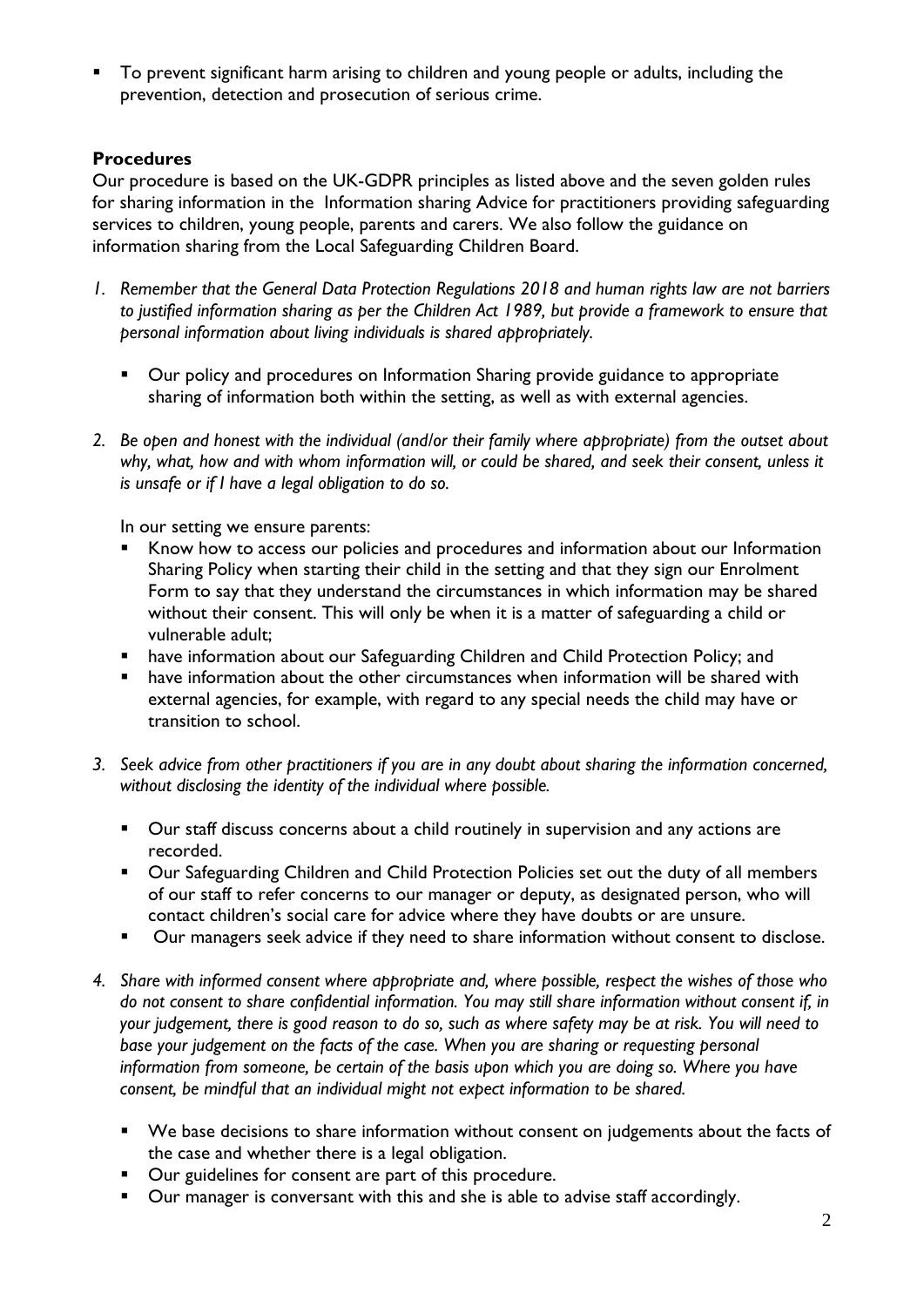*5. Consider safety and well-being: Base your information sharing decisions on considerations of the safety and well-being of the individual and others who may be affected by their actions.*

In our setting we:

- record concerns and discuss these with our designated person and/or designated officer from the management team for child protection matters;
- record decisions made and the reasons why information will be shared and to whom; and
- **•** follow the procedures for reporting concerns and record keeping as set out in our Safeguarding Children and Child Protection Policy.
- *6. Necessary, proportionate, relevant, adequate, accurate, timely and secure: Ensure that the information you share is necessary for the purpose for which you are sharing it, is shared only with those individuals who need to have it, is accurate and up-to-date, is shared in a timely fashion, and is shared securely.*
	- Our Safeguarding Children and Child Protection Policy and Children's Records Policy set out how and where information should be recorded and what information should be shared with another agency when making a referral.
- *7.* Keep a record of your decision and the reasons for it whether it is to share information or not. If *you decide to share, then record what you have shared, with whom and for what purpose.*
	- Where information is shared, we record the reasons for doing so in the child's file; where it is decided that information is not to be shared that is recorded too.

#### *Consent*

When parents choose our setting for their child, they will share information about themselves and their families. This information is regarded as confidential. Parents have a right to be informed that we will seek their consent to share information in most cases, as well as the kinds of circumstances when we may not seek their consent, or may override their refusal to give consent. We inform them as follows:

- Our policies and procedures set out our responsibility regarding gaining consent to share information and when it may not be sought or overridden.
- **•** Parents sign our Enrolment Form at registration to confirm that they understand this.
- We ask parents to give written consent to share information about any additional needs their child may have, or to pass on child development summaries to the next provider/school.
- We consider the following questions when we assess the need to share:
	- Is there a legitimate purpose to us sharing the information?
	- Does the information enable the person to be identified?
	- Is the information confidential?
	- If the information is confidential, do we have consent to share?
	- Is there a statutory duty or court order requiring us to share the information?
	- If consent is refused, or there are good reasons for us not to seek consent, is there sufficient public interest for us to share information?
	- If the decision is to share, are we sharing the right information in the right way?
- Consent must be freely given and *informed* that is the person giving consent needs to understand why information will be shared, what will be shared, who will see information, the purpose of sharing it and the implications for them of sharing that information as detailed in the Privacy Notice.